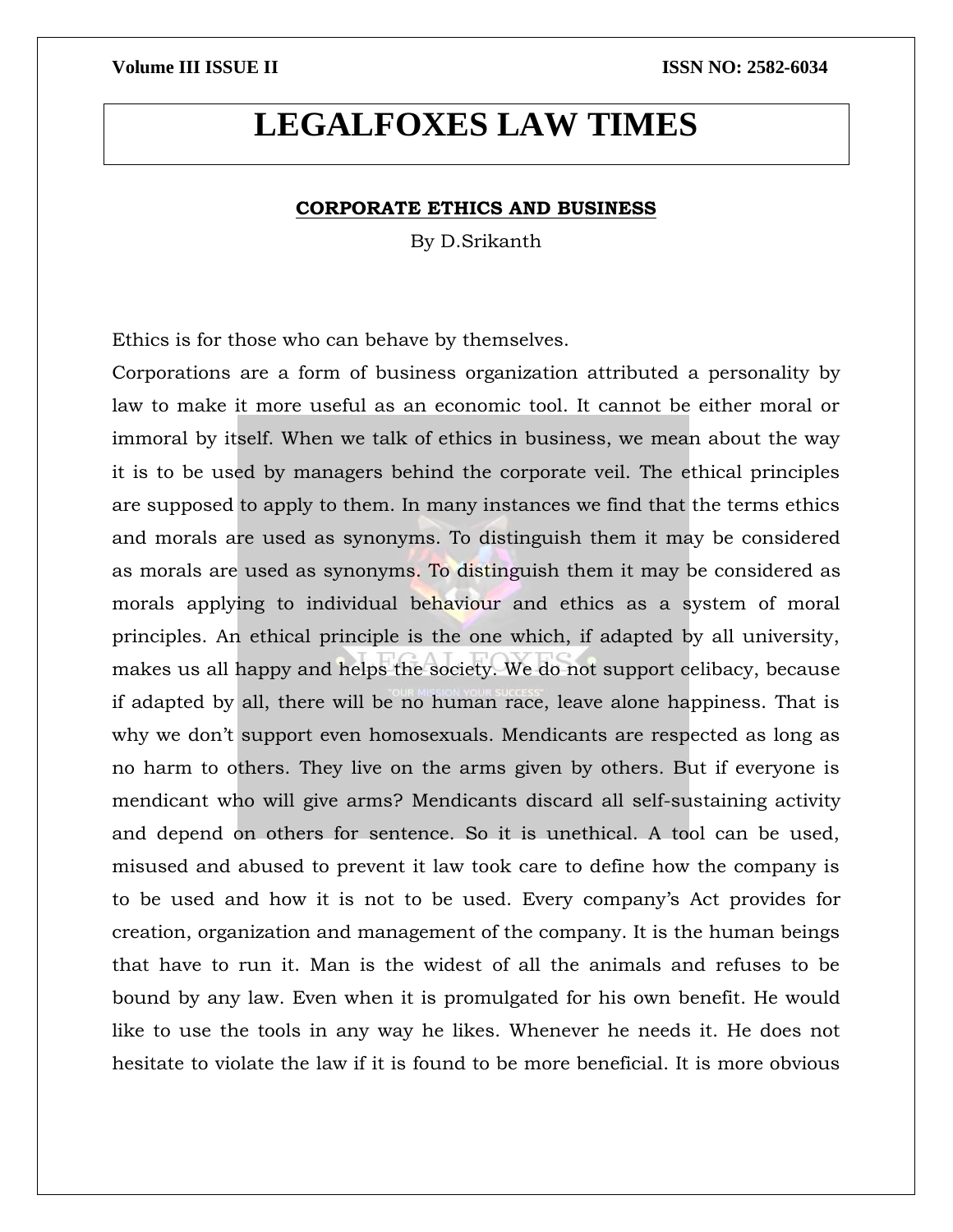in the present-day world where greed is sanctioned in the name of economic progress. Law tries to make violation more painful and unpredictable.

In normal situations we have to take for granted that companies are being managed according to laws. But human intentions and activities are not confined only to law. There is more than law, something beyond Law in human life. That is the arena of ethics. Corporations are formed for economic purpose. Everybody wants to earn more of material wealth. Corporations are one of the tools for it. There is competition among those who run the Corporations to make each more successful than the others.

But all operate in the same market and subject to the same law. The competition pushes the management to cross the legal limits into an area where no regulations could limit its activities. But there is an unwritten law called ethics applicable to each society.

Ethics is not a concrete system it varies from time to time and between different communities. It is Henry Sedgwick that stated "looking at the vast variety of human natures and circumstances that existed in different ages and countries. We naturally doubt that there is any definite code of absolute rules applicable to all human beings without exception". At the same time, he agreed that "there are certain absolute practical principles the truth of which is manifest only when they are explicitly stated".

But their nature ethical values are abstract perhaps it is because of that they are universally applicable. They are the values that are expected to guide human behaviour in all aspects and particularly in these economic activities.

Business is an economic activity and it involves the economic interests of others. While running a business, you have to deal with so many individuals and their businesses. It has to be realized that the interest of all others is also the same as your own to derive some economic benefit.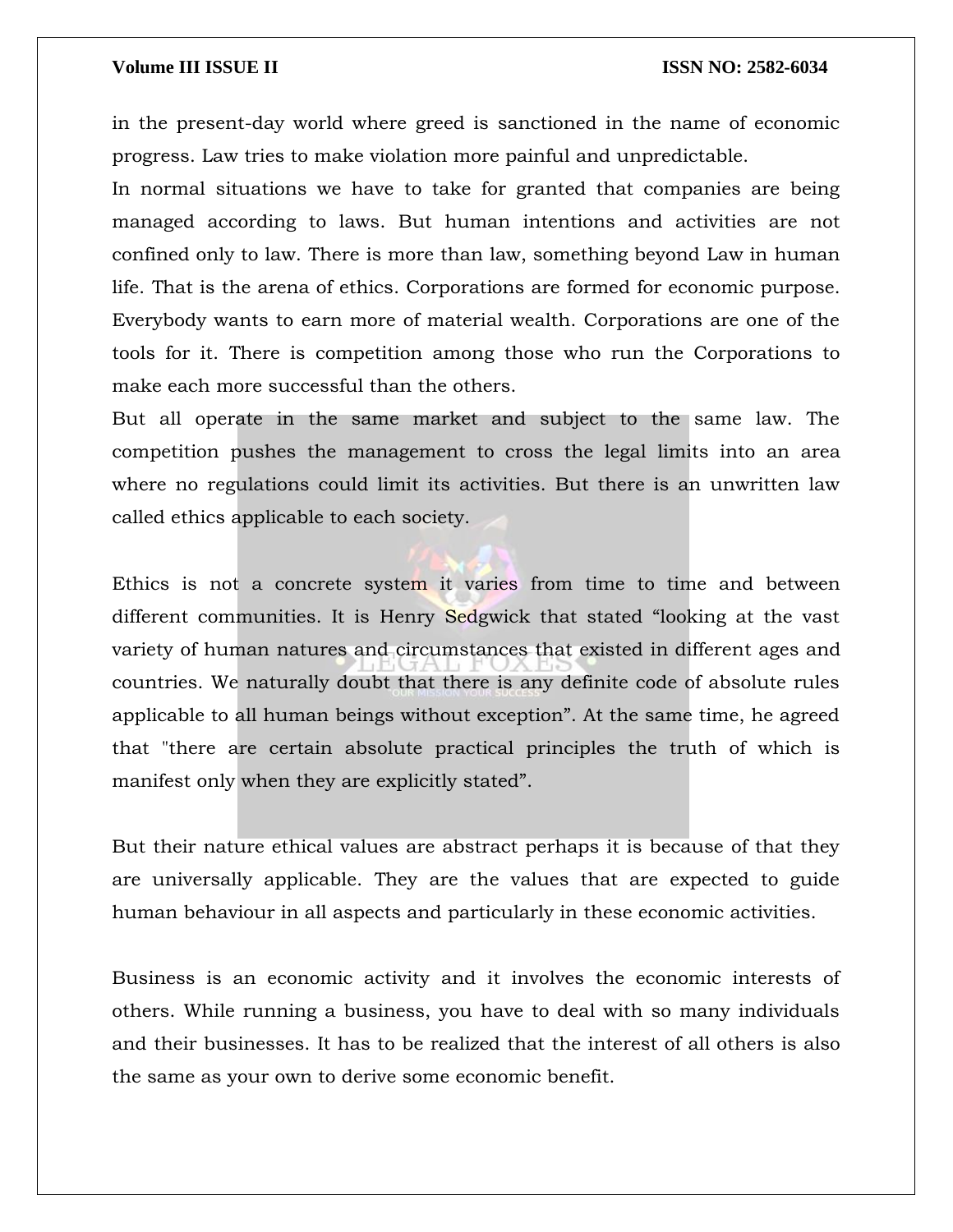The golden rule in ethics is that you should not do to others what you do not like done to you. Every individual is ethically entitled to manage his affairs and do his business in the way that is beneficial to him.

Business ethics refer to ethics confined to business. Ethics in business refers to this found in running the business are two different field. Businesses a practical activity where ethics is utopian and refers to certain principles of behaviour. It is more relevant to refer to it as ethics and business.

Business enterprises are started to earn profit. The microfinance business was started by Mohd. Younus in Bangladesh to help a particular class in the society. The poor who could not get financial support from ordinary banking channels. It started as an organization to server the better. It earned him noble prize. But when the same business was started in India with profit motive, it turned out to be exploiter.

A business organization will be successful only if its assets are managed and applied efficiently. Any other activity that diverts the attention of management to other goals is not encouraged. Anything done in furtherance of the goal of earning profit as early as possible and in any way possible was considered efficiency.

It took time to realize that it may be beneficial in the short term but in the long run the company fails in its targets. Companies are established as perpetual organizations and long term interests are the norm. so is the case with governing the state. Unfortunately in the case of both the organizations, short term interests overtook the managements and lead to disastrous results. The pity is that governments also started to consider their duty as similar to that of business organizations.